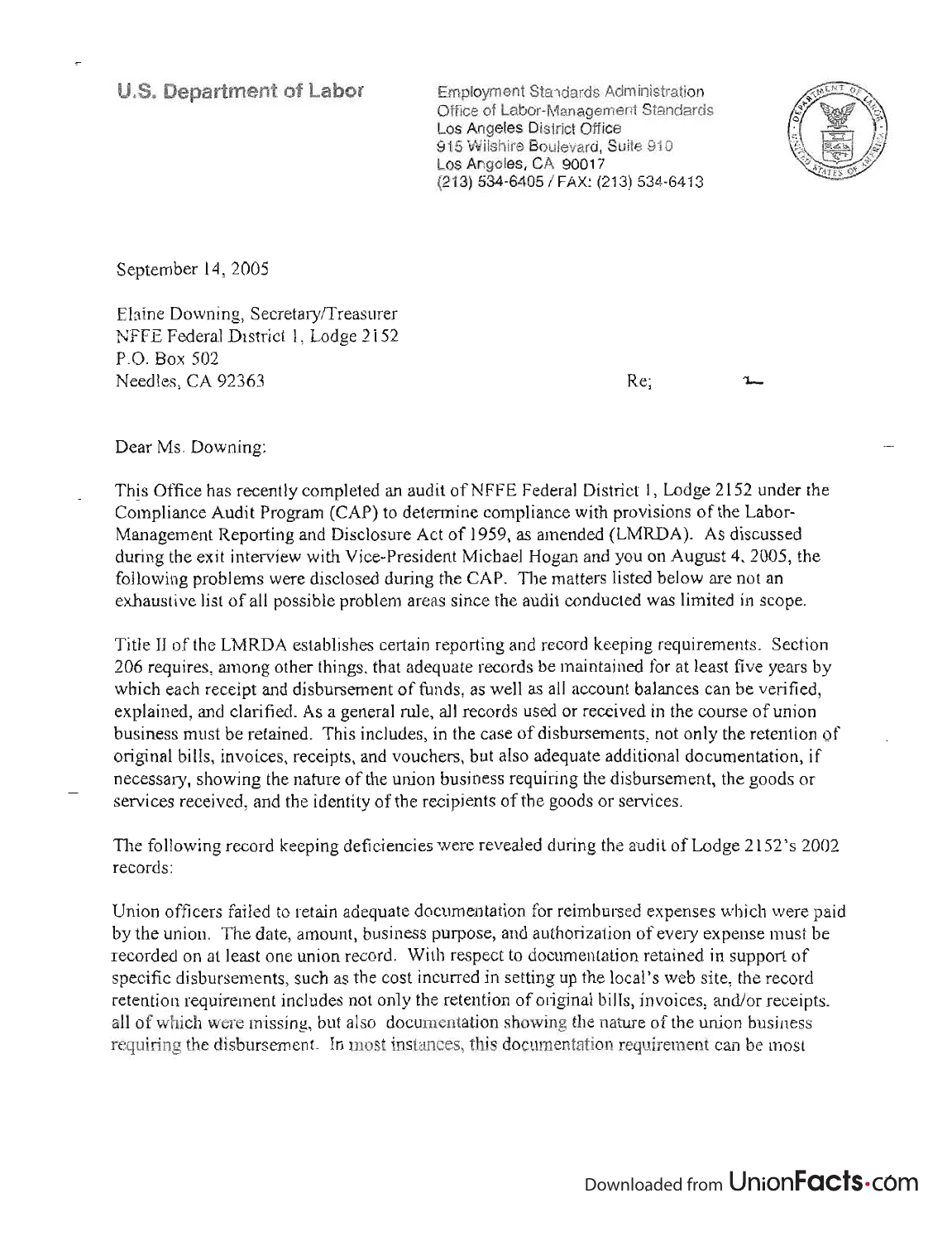easily satisfied with a sufficiently descriptive receipt. If a receipt is not sufficiently descriptive, a note can be written on it providing the additional information. A pre-designed and approved union "Expense Report" form containing a section describing the expenditure and amount spent completed by the person seeking reimbursement and signed off by the authorizing official, sample copy attached, is recommended for this situation. An exception may be made only in those cases where 1) other equally descriptive documentation has been maintained, and 2) there is evidence of actual oversight and control over disbursements.

Adequate documentation was not retained for the majority of the purchases in that the reason for the purchases was not stated. In addition, there was no record that any of the purchases made during the audit year were authorized by the union. Such authorization will normally be found in the union's minutes, which the lodge did not maintain.

I strongly urge Lodge 2152 to adopt clear guidelines, by means of local by laws, regarding what kinds of expenses union personnel may incur and what kinds of out-of-pocket expenses personnel may be reimbursed for. Authorization of all expenditures needs to be an integral part of the process. Our office is certainly available to provide guidance to you regarding the requirements of the law as they would pertain to any policies your union might adopt. When such written guidelines, detailed in the lodge's by laws, are adopted in the near future I would appreciate you providing a copy to this office.

As agreed, provided that Lodge 2152 adopts disbursement procedures in its bylaws and maintains adequate documentation for its disbursements in the future, no additional enforcement action will be taken regarding this violation.

The CAP disclosed a violation of LMRDA section 201(a) which requires that unions adopt a constitution and bylaws and file a copy of their current constitution and bylaws with the . Secretary of Labor. Lodge 2152 may use the NFFE Constitution as the principal governing document for the union, but Lodge 2152 is required to adopt and maintain current bylaws governing its day to day operations as required by section 201(a).

As agreed, Lodge 2152 will adopt local bylaws and file two copies of the bylaws with this office by December 31,2005.

The CAP disclosed a violation of LMRDA section 201(b), because the Labor Organization Annual Report (Form LM-3) required to be filed by Lodge 2152 for fiscal years ending December 31, 2003 and December 31, 2004 had not been filed with the DOL at the time of the audit. The lodge has since filed the reports, and an updated Form LM-l reflecting the current structure of the lodge, and is now current with this requirement.

I strongly recommend that you make sure that this letter and the compliance assistance materials that were provided to you are passed on to yours and Mr. Michael William's successors at whatever time you may leave office.